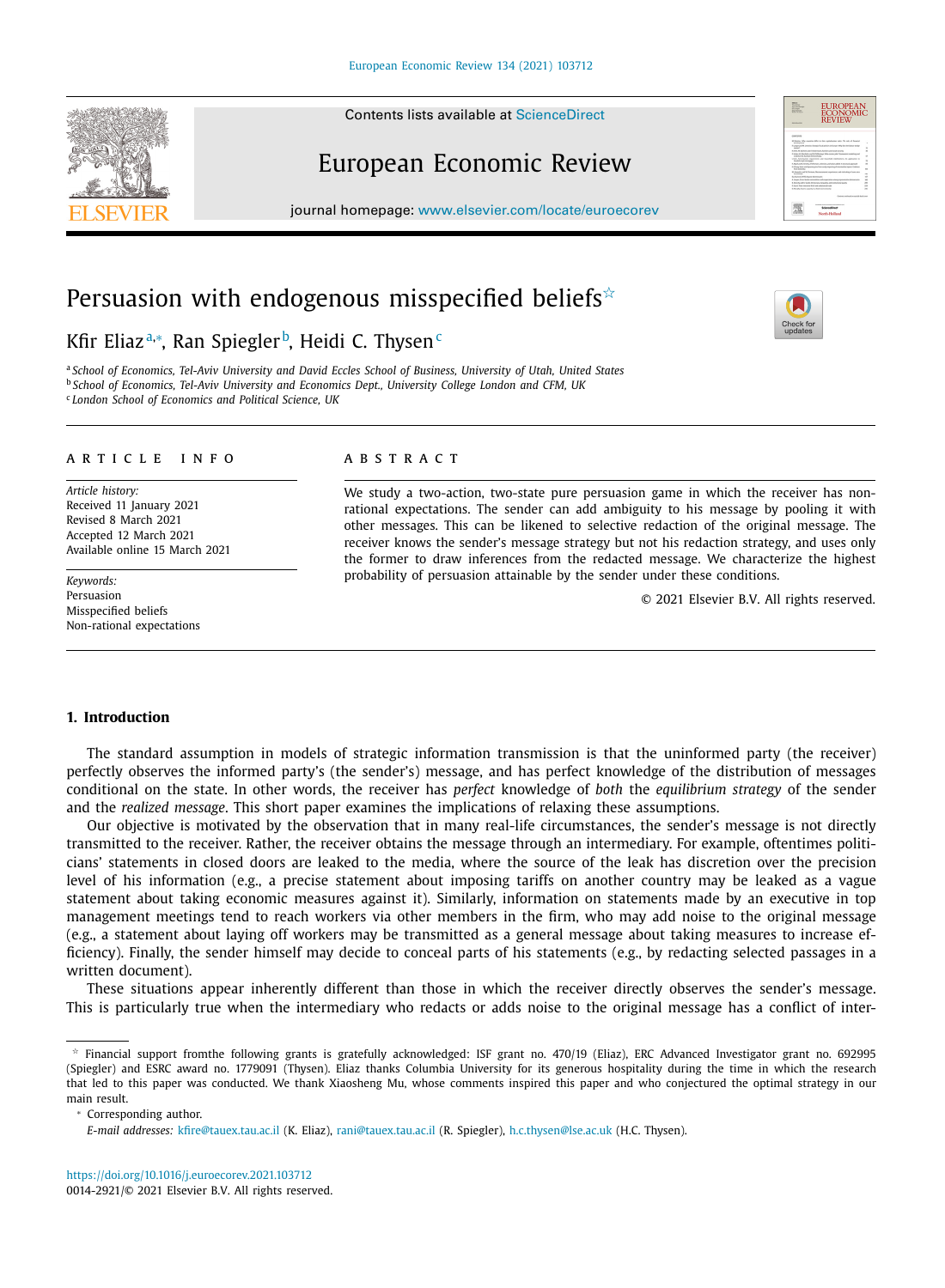ests with the receiver. In that case, the intermediary may decide strategically how coarsely he will describe the messages. However, this can only have an effect on the receiver's beliefs and behavior if he has *non*-rational expectations. Under rational expectations, the receiver knows exactly the joint distribution over states, messages *and* degrees of coarseness; therefore, he would be able to make correct inferences from the description of the message that he receives (thereby "undoing" their coarseness), as long as the set of possible noisy/redacted messages is at least as rich as the original message space.

It follows that in order to investigate the implications of incomplete receiver knowledge of the sender's message, we must also relax the rational-expectations assumption. We explore this direction in the context of a pure persuasion game. An informed sender sends a message in order to persuade an uninformed receiver to choose a particular action. The receiver wants to choose that action only in one of the states, while the sender wants him to choose that action in all states. In contrast to the standard persuasion framework, in our model the receiver does not directly observe the message sent by the sender. Whenever the sender sends a message, he (or an intermediary who acts as his proxy) discloses to the receiver a *set of messages* that contains the realized message. In other words, the receiver obtains an *information set* that includes the actual message, but possibly additional ones. It is as if the sender tells the receiver: "One of the following messages was sent". A more realistic image is selective redaction of the message's content. Thus, the sender cannot lie, but he can strategically add ambiguity to his message.

We assume that the receiver has correct expectations about the distribution of messages in each state. Given the set of messages reported by the sender, the receiver updates his beliefs about the state according to this distribution. This aspect of his beliefs is consistent with rational expectations. Where we depart from rational expectations is by assuming that the receiver does *not* know how the sender conditions the reported set of messages on the state. In other words, he does not know the sender's redaction strategy. Therefore, the receiver does not draw any inference from the fact that the sender chose to report one set of messages and not another. Thus, while the standard approach of rational expectations may be viewed as one extreme, where each player has perfect knowledge and understanding of the equilibrium, our approach of boundedly-rational expectations is on the other extreme, where a player's knowledge of the equilibrium is based solely on his prior beliefs and any information he is given.

To sum up, the receiver has rational expectations about the state-message relationship, but lacks rational expectations about the redaction strategy. We characterize the maximal probability of persuasion that the sender can achieve under these conditions, as a function of the prior beliefs and the size of the message space *n*. In particular, when the prior on the state in which the receiver and sender have common interests is at least  $1/n$ , the sender can persuade the receiver to choose his favorite action in *both* states. Thus, when this condition is satisfied, the sender can achieve his first-best even when he cannot commit to a strategy.

This short paper follows up on our earlier work, Eliaz et al. [\(2021\),](#page-4-0) which also analyzed how a sender can manipulate a receiver's misspecified beliefs in the absence of rational expectations. In that paper, we used a different terminology and motivation for the receiver's non-rational expectations: The intermediary does not conceal or add noise to the sender's message, but rather provides *partial statistical data* that enables the receiver to draw partial inferences from the sender's (fully observed) message. Using the current paper's terminology, the basic model of Eliaz et al. [\(2021\)](#page-4-0) corresponds to restricting the domain of feasible "redaction strategies" available to the sender (or his proxy): The message is multi-dimensional, and the sender redacts some of its components. However, the "data provision" interpretation enables Eliaz et al. [\(2021\)](#page-4-0) to examine alternative sender-receiver models that lie outside the scope of the present paper - e.g., a model in which the sender can provide multiple datasets about different message components.

The current paper also joins a recent small literature on persuasion with non-rational expectations, which include De [Barreda](#page-4-0) et al. (2018); [Galperti](#page-4-0) (2019); Glazer and [Rubinstein](#page-4-0) (2012); Glazer and [Rubenstein](#page-4-0) (2014); [Mullainathan](#page-5-0) et al. (2008) and [Schwartzstein](#page-5-0) and Sunderam (2021). A more detailed discussion of these papers appears in Eliaz et al. [\(2021\).](#page-4-0)

The receiver's information structure in our model is closely related to [ehiel's [\(2005\)](#page-5-0) notion of analogy-based expectations equilibrium (ABEE). According to this concept, players form coarse beliefs that are measurable with respect to an "analogy partition" of the possible states of the world. Our model can be viewed as an extensive game in which the sender chooses the message as well as the receiver's analogy partition, and the solution concept is ABEE. However, since the only partition cell that matters for the receiver's belief is the one that contains the actual message, the ABEE formulation is less economical in this context than the our own. Other works that applied ABEE to [sender-receiver](#page-5-0) games include Jehiel and Koessler (2008) and [Hagenbach](#page-5-0) and Koessler (2020). Jehiel [\(2011\)](#page-5-0) studies endogenous creation of analogy partitions by an auction designer. Finally, the receiver's behavior in our model is also somewhat similar to the "problem solver" in Glazer and [Rubinstein](#page-4-0) (2019).

The idea that an informed sender may wish to manipulate the beliefs of an uninformed receiver by disclosing some event that contains the true state, dates back to [Grossman](#page-5-0) (1981) and [Milgrom](#page-5-0) (1981). These papers show that when the receiver has rational expectations and the sender's preferences are monotone in the receiver's action, information unravels, i.e., the sender discloses the state in equilibrium. [Milgrom](#page-5-0) and Roberts (1986) consider the case where some proportion of receivers are naive in that they take the sender's message at face value. Although the sender in this case will not fully reveal the state, receivers with rational expectations will still be able to infer from the true state from the sender's strategy. [Okuno-Fujiwara](#page-5-0) et al. (1990) provide general sufficient conditions for information unraveling in games of incomplete information.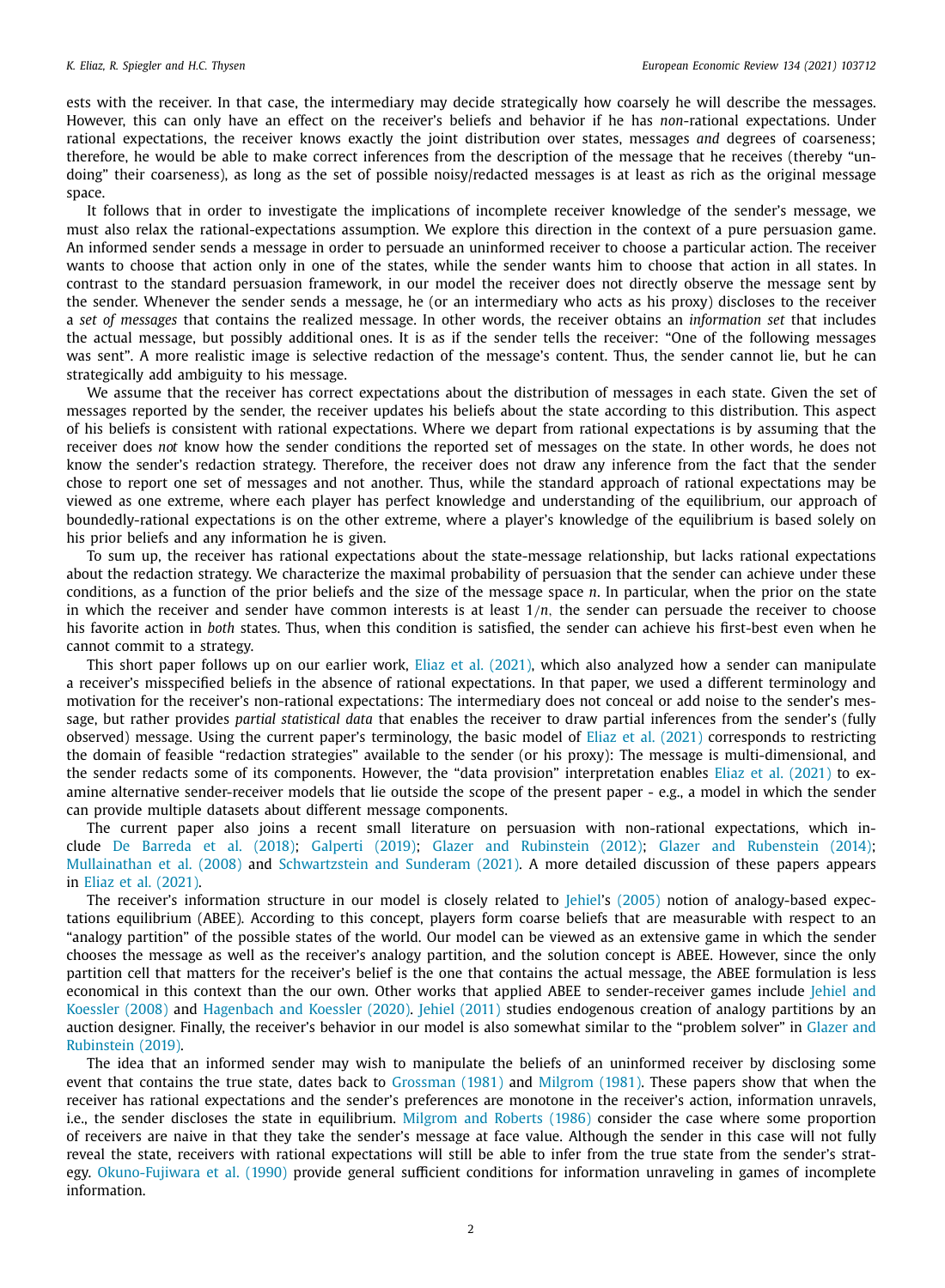#### <span id="page-2-0"></span>**2. A model**

There are two states of nature, *Y* and *N*. The common prior on state *Y* is  $\pi < \frac{1}{2}$ . The receiver has two possible actions, *y* and *n*. The receiver's payoff depends on the action he takes and the state. His payoff is 1 if he chooses *y* in *Y* or *n* in *N*, and it is zero otherwise. Hence, based on his prior alone, the receiver's optimal action is *n*. The sender's payoff depends only on the receiver's action: It is equal to 1 if *Y* is chosen and it is zero otherwise.

Let *M* be a finite set consisting of *n* feasible messages. For every  $m \in M$ , let  $\mathcal{I}(m)$  be all subsets  $I \subseteq M$  that include *m*. The sender's feasible action set (independently of the state) is  $A = \{(m, I) | m \in M, I \in \mathcal{I}(m)\}$ . The meaning of an action  $(m, I)$  is that *m* is the sender's actual message and *I* is the receiver's information set - i.e. he only learns that  $m \in I$ .

The sender commits to a strategy  $\sigma : \Theta \to \Delta(\mathcal{A})$ . Let  $\sigma(m, I | \theta)$  denote the probability that the strategy assigns to the action  $(m, I)$  in state  $\theta$ . With slight abuse of notation, define  $\sigma(m | \theta) = \sum_{I} \sigma(m, I | \theta)$ , which is the probability that the message *m* is played in  $\theta$ . We refer to  $\sigma(m|\theta)$  as the sender's message sending strategy. The receiver uses naive Bayesian updating to form his posterior belief. That is, given the sender's strategy  $\sigma$ , when the action  $(m, I)$  is realized, the receiver's posterior belief about the likelihood that  $\theta = Y$  is given by:

$$
P_{\sigma}(m, I) = \frac{\pi \sum_{m' \in I} \sigma(m' \mid \theta = Y)}{\pi \sum_{m' \in I} \sigma(m' \mid \theta = Y) + (1 - \pi) \sum_{m' \in I} \sigma(m' \mid \theta = N)}
$$

The receiver's subjective likelihood ratio of (*m*, *I*) is therefore

$$
\rho_{\sigma}(m, I) = \frac{\sum_{m' \in I} \sigma(m' \mid \theta = Y)}{\sum_{m' \in I} \sigma(m' \mid \theta = N)}
$$

Given a strategy  $\sigma$ , the receiver chooses *y* in response to  $(m, I)$  if and only if  $P_{\sigma}(m, I) \geq \frac{1}{2}$ . Equivalently, the receiver chooses *y* if and only if  $\rho_{\sigma}(m, I) \ge (1 - \pi)/\pi$ .

To illustrate the model, let  $n = 3$ ,  $\pi = \frac{1}{3}$  and  $\sigma^*$  be the following strategy. In state *Y* the sender plays  $(m_1, \{m_1\})$  with certainty. In state *N*, he uniformly randomizes over the two actions  $(m_2, \{m_1, m_2\})$  and  $(m_3, \{m_1, m_3\})$ . When the sender chooses  $(m_1, \{m_1\})$ , the receiver is informed that message  $m_1$  was sent. Since  $m_1$  is only sent in state *Y*, the receiver concludes that the state is *Y*, i.e.,  $P_{\sigma^*}(m_1, \{m_1\}) = 1$ , and will therefore choose *y*. In contrast, when action  $(m_2, \{m_1, m_2\})$  is taken, the receiver is informed that the event  $\{m_1, m_2\}$  occurred. This event occurs with probability one in state *Y* and with probability 0.5 in state *N*. Hence, the receiver's induced posterior belief  $P_{\sigma^*}(m_2, \{m_1, m_2\})$  is equal to

$$
\frac{\left(\frac{1}{3}\right)(1)}{\left(\frac{1}{3}\right)(1) + \left(\frac{2}{3}\right)\left(\frac{1}{2}\right)} = \frac{1}{2}
$$

and he will therefore choose *y*. In contrast, if the receiver had rational expectations he would know that the sender reports the event  $\{m_1, m_2\}$  only in state *N*, and would therefore conclude that the state is *N* with certainty.

As this example illustrates, the sender essentially chooses an information structure for the receiver. However, the sender can manipulate the receiver's beliefs by exploiting the fact that the receiver does not have rational expectations, and that given the realized information set, he bases his inference only on the message sending strategy. This is done by giving the receiver a *non-partitional* information structure. In the above example, when message  $m_2$  is sent in state *N* the receiver has the information set  $\{m_1, m_2\}$ . But when message  $m_1$  is sent, the receiver has the information set  $\{m_1\}$ , and when  $m_3$  is sent the receiver has the information set  ${m_1, m_3}$ .

Non-partitional information structures violate the introspection axioms that characterize the standard epistemic model of possibility correspondences that underlies Harsanyi's model of games with incomplete information (see [Rubinstein](#page-5-0) [\(1998,](#page-5-0) Ch. 3) and [Geanakoplos](#page-4-0) (1989)). In the present context, they mean that the receiver draws correct statistical inferences from learning that a particular event has occurred, but makes no inference from the fact that other events have not occurred. In particular, the receiver does not draw any inference from the realized information set itself. Hence, the information set that accompanies one message does not affect the receiver's inference about the state when he receives another message that is accompanied by a different information set. For instance, in the previous example, the information set  $\{m_1, m_2\}$ that accompanied the message  $m<sub>2</sub>$  does not affect the receiver's beliefs when he receives the message  $m<sub>1</sub>$  together with the information set  ${m_1}$ . Thus, if the sender modifies his strategy by changing the information set that accompanies a particular message, this does not affect the receiver's inferences from other messages.

The sender's objective is to choose  $\sigma$  that maximizes the probability that the receiver chooses *y*, subject to the constraint that the receiver's action is optimal given his posterior belief.

#### **3. The result**

Our main result characterizes the maximal probability of persuasion as a function of the relation between the prior  $\pi$ and the total number of messages *n*.

**Proposition 1.** (i) Let  $\pi \ge 1/n$ . Then, the following strategy attains full persuasion. In state Y, the sender plays  $(m_1, \{m_1\})$ with probability one. In state N, he uniformly randomizes over the  $n-1$  actions  $(m_2, \{m_1, m_2\}), \ldots, (m_n, \{m_1, m_n\})$ .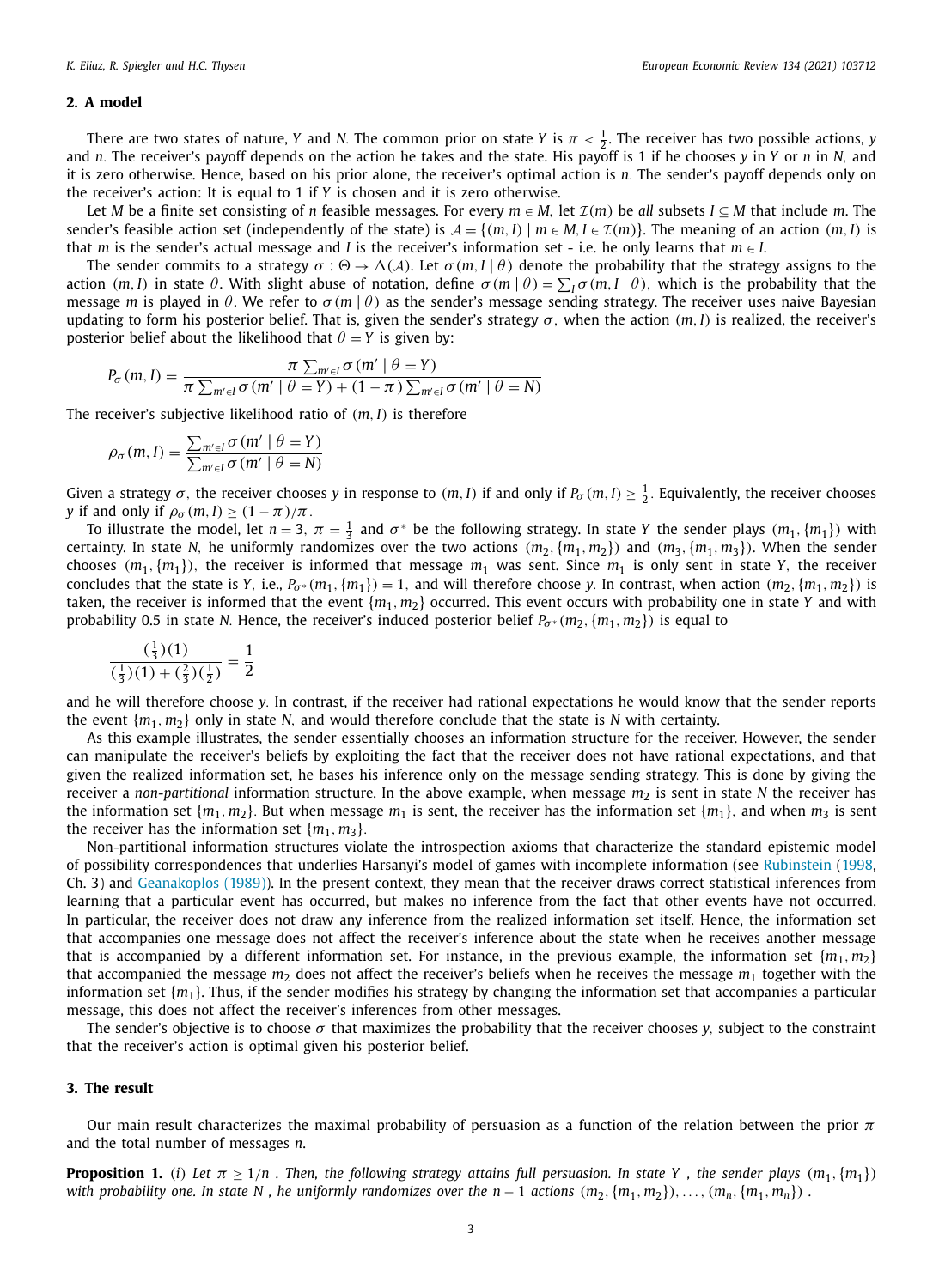<span id="page-3-0"></span>(ii) Let  $\pi$  < 1/n. Then, the maximal probability of persuasion is  $\pi$ (n - 1), implemented by the following strategy. In state Y, the sender plays  $(m_1, \{m_1\})$  with probability one. In state N, he assigns probability  $\pi/(1-\pi)$  to each of the n - 2 actions  $(m_2, \{m_1, m_2\}), \ldots, (m_{n-1}, \{m_1, m_{n-1}\})$ , and probability  $1 - (n-2)\pi/(1-\pi)$  to the action  $(m_n, \{m_1, m_n\})$ .

Thus, in the optimal strategy, the sender sends a single message in the *Y* state and adds no noise or ambiguity. In contrast, he randomizes over messages in the *N* state and adds ambiguity to these messages, by accompanying them with information sets that pool them with the *Y*-state message. Note that this ambiguity is "minimal", in the sense that no information ever contains more than two messages. Indeed, the receiver would benefit from an intervention that forces the sender to add ambiguity by increasing the size of information sets. To see why, note that the sender cannot benefit from pooling messages that are all sent in the *N* state. Therefore, larger information sets imply that multiple messages are sent in the *Y* state. However, this effectively reduces the number of messages that are available to the sender and therefore harms his ability to persuade.

Compare [Proposition](#page-2-0) 1 with the basic model in Eliaz et al. [\(2021\).](#page-4-0) Using the current terminology, that model corresponds to an environment in which  $M = \{0, 1\}^K$  and  $\mathcal{I}(m)$  is the collection of all sets  $I = \{m' \mid m_D' = m_D\}$  for some non-empty  $D \subseteq$ {1, . . ., *K*}. (The models in Sections 4.2 and 5 of that paper cannot be translated into the current language.) In that case, full persuasion is only attained for

$$
\pi \ge \frac{1}{1 + {K \choose \lfloor K/2 \rfloor}} > \frac{1}{2^K}
$$

Thus, when we impose natural structure on the set of feasible information sets, this has a substantial effect on the sender's ability to persuade the receiver.

#### **Proof of Proposition** [1](#page-2-0)

We first argue that the strategy  $\sigma$  outlined in the Proposition persuades the receiver with probability one when  $\pi > 1/n$ and with probability  $(n-1)\pi$  when  $\pi < 1/n$ . To see this, note that when  $\pi > 1/n$ , then  $P_{\sigma}(m_1, \{m_1\}) = 1$ ;

$$
P_{\sigma}(m_i, \{m_1, m_i\}) = \frac{\pi (n-1)}{\pi (n-2)+1} \ge 1/2
$$

for  $i = 2, ..., n$ . When  $\pi < 1/n$ , then  $P_{\sigma}(m_1, \{m_1\}) = 1$ ;  $P_{\sigma}(m_i, \{m_1, m_i\}) = 1/2$  for  $i = 2, ..., n - 1$  and

$$
P_{\sigma}(m_n, \{m_1, m_n\}) = \frac{\pi}{1 - (n-2)\pi} < \frac{1}{2}.
$$

We now proceed to show that no other strategy achieves a higher probability of persuasion. Let  $\sigma$  be an optimal sender strategy.

**Lemma 1.** Without loss of generality, we can restrict attention to strategies that accompany each message m with a unique *information set I*(*m*).

**Proof.** Suppose that the pairs  $(m, I)$ ,  $(m, I')$  are both played with positive probability under  $\sigma$ , such that  $I \neq I'$  and  $\rho_{\sigma}(m, I) \geq$  $\rho_{\sigma}(m, I')$ . Let  $\hat{\sigma}$  be a strategy that differs from  $\sigma$  only by replacing every occurrence of  $(m, I')$  with  $(m, I)$ . Since the deviation does not change the distribution of messages conditional on each state, it leaves  $\rho_{\sigma}(m, I)$  and  $\rho_{\sigma}(m, I')$  unchanged, and it does not affect the likelihood ratio of any other report. Therefore, the deviation weakly raises the probability of persuasion.  $\Box$ 

Henceforth, we restrict attention to strategies in which each *m* ∈ *M* that is sent with positive probability is paired with a unique information structure *I*(*m*). Define *J* as the set of messages *m* for which

$$
\frac{\sigma(m \mid \theta = Y)}{\sigma(m \mid \theta = N)} > \frac{1 - \pi}{\pi}
$$

By the definition, the receiver would be persuaded by the pair  $(m, \{m\})$  for every  $m \in I$ . Since the sender can always select  $I(m) = \{m\}$ , it follows that  $\rho_{\sigma}(m, I(m)) \geq (1 - \pi)/\pi$  for every  $m \in J$ .

**Lemma 2.** Without loss of generality, we can set  $I(m) = I \cup \{m\}$  for every message m that is sent with positive probability.

**Proof.** For any action (*m*, *I*(*m*)) that is played with positive probability and does *not* persuade the receiver, it must be the case that  $\rho_{\sigma}(m, I) < (1 - \pi)/\pi$  for all  $I \in \mathcal{I}(m)$ . Therefore, we can select  $I(m) = I \cup \{m\}$  without loss of generality in this case. It remains to show that  $\rho_{\sigma}(m, J \cup \{m\}) \ge (1 - \pi)/\pi$  for every message *m* for which  $\rho_{\sigma}(m, I(m)) \ge (1 - \pi)/\pi$ .

Let  $(m, I(m))$  be an action that is played with positive probability and persuades the receiver. Then,

$$
\pi \sum_{m' \in I(m)} \sigma(m', I(m') \mid \theta = Y) \ge (1 - \pi) \sum_{m' \in I(m)} \sigma(m', I(m') \mid \theta = N)
$$
\n(1)

<sup>&</sup>lt;sup>1</sup> The information set accompanying  $m_n$  can be replaced with any  $I \in \mathcal{I}(m_n)$ , as none of the resulting pairs  $(m_n, I)$  persuades the receiver anyway. We selected the specific information set  ${m_1, m_n}$  because it streamlines the proof.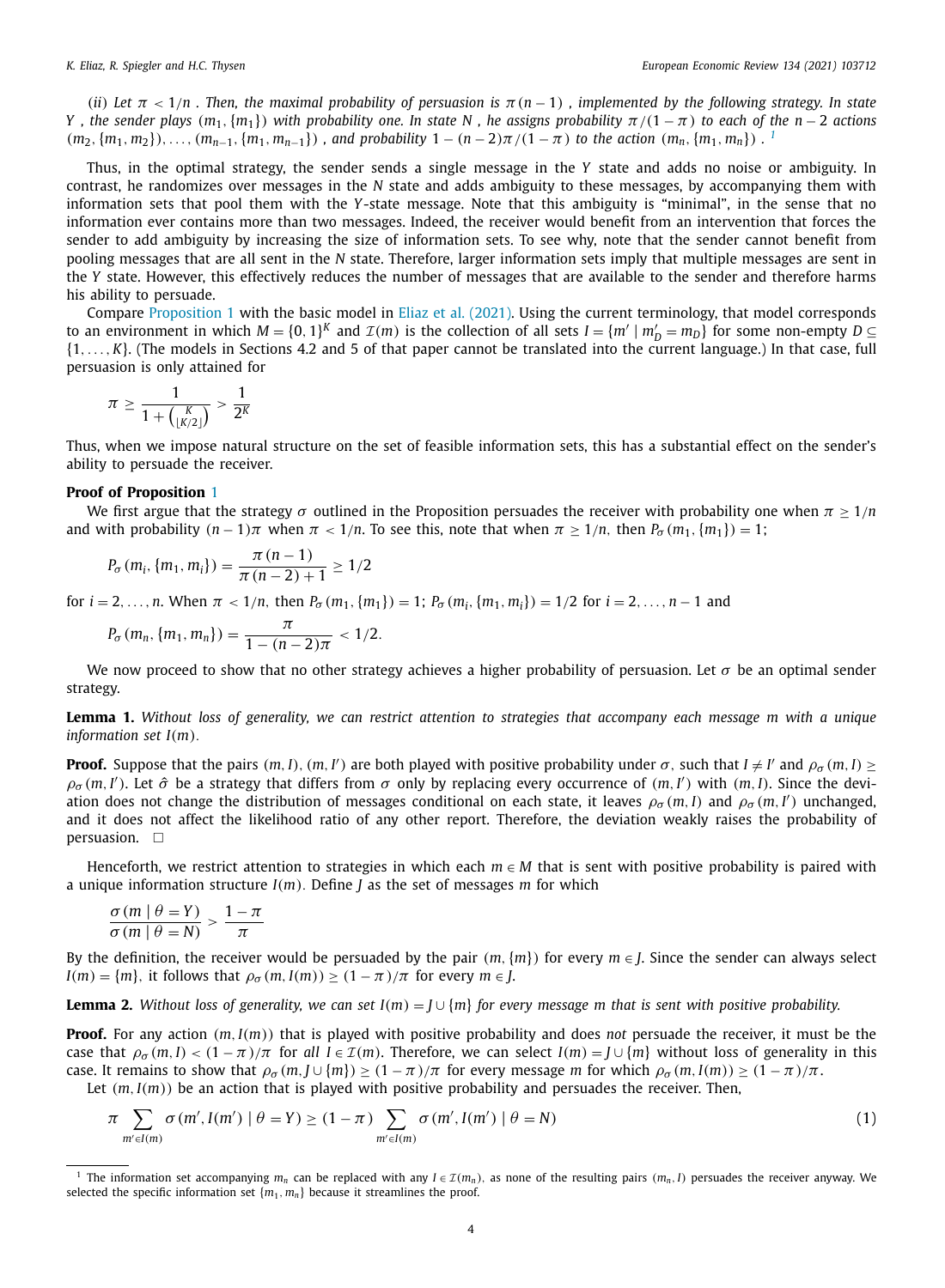<span id="page-4-0"></span>Suppose, in contradiction to the claim, that  $I(m) \neq J \cup \{m\}$ . In particular, suppose there is a message  $\tilde{m} \in J - I(m)$ . By the definition of *J*,

$$
\pi \sigma(\tilde{m}, I(\tilde{m}) \mid \theta = Y) > (1 - \pi) \sigma(\tilde{m}, I(\tilde{m}) \mid \theta = N)
$$

Adding these two inequalities, we get

$$
\frac{\sum_{m' \in I(m) \cup \{\tilde{m}\}} \sigma\left(m', I(m') \mid \theta = Y\right)}{\sum_{m' \in I(m) \cup \{\tilde{m}\}} \sigma\left(m', I(m') \mid \theta = N\right)} > \frac{1 - \pi}{\pi}
$$

Therefore, we can add  $\tilde{m}$  to *I*(*m*) and the action  $(m, I(m) \cup {\tilde{m}})$  will still persuade the receiver.

Now suppose there is a message  $\hat{m} \in I(m) - J$ . By the definition of *J*,

$$
\pi \sigma(\hat{m}, I(\hat{m}) \mid \theta = Y) \leq (1 - \pi) \sigma(\hat{m}, I(\hat{m}) \mid \theta = N)
$$

Subtracting this inequality from  $(1)$  and rearranging, we get

$$
\frac{\sum_{m' \in I(m) - \{\hat{m}\}} \sigma(m', I(m') \mid \theta = Y)}{\sum_{m' \in I(m) - \{\hat{m}\}} \sigma(m', I(m') \mid \theta = N)} \ge \frac{1 - \pi}{\pi}
$$

Therefore, the receiver would also be persuaded by the action  $(m, I(m) - \{\hat{m}\})$ .

We can repeat this process of adding or eliminating elements, until  $(m, I(m))$  is replaced with  $(m, J \cup \{m\})$  and the probability of persuasion is unchanged.  $\Box$ 

**Lemma 3.** *If*  $\sigma$  *is an optimal strategy, then J is non-empty.* 

**Proof.** If  $J = \emptyset$ , then by [Lemma](#page-3-0) 2 it is without loss to assume that each message *m* is sent with  $\{m\}$ . Since such a strategy endows the receiver with rational expectations, it implies that the maximal probability of persuasion is  $2\pi$ . But then  $\sigma$ cannot be optimal, since we have already identified a strategy that achieves a higher probability of persuasion.  $\;\;\sqsubset\;$ 

We are now ready to derive the upper bound on persuasion. Define *H* as the set of messages  $m \notin J$  that are played with positive probability such that  $(m, I{m})$  persuades the receiver. Assume that  $I{m} = J \cup {m}$  persuades the receiver. By [Lemma](#page-3-0) 2 this is without loss. Then, for every  $m \in H$ , we have

$$
\rho_{\sigma}(m, J \cup \{m\}) = \frac{\sum_{m' \in J \cup \{m\}} \sigma(m', J \cup \{m'\}) \mid \theta = Y)}{\sum_{m' \in J \cup \{m\}} \sigma(m', J \cup \{m\} \mid \theta = N)} = \frac{\sum_{m' \in J \cup \{m\}} \sigma(m', J \cup \{m'\} \mid \theta = Y)}{\sum_{m' \in J} \sigma(m', J \mid \theta = N) + \sigma(m, J \cup \{m\} \mid \theta = N)} \ge \frac{1 - \pi}{\pi} (2)
$$

Rearranging the inequality, we obtain an upper bound on the probability that the action (*m*, *J* ∪ {*m*}) is played in state *N*:

$$
\sigma(m, J \cup \{m\} | \theta = N) \leq \frac{\pi}{1 - \pi} \sum_{m' \in J \cup \{m\}} \sigma(m', J \cup \{m'\} | \theta = Y) - \sum_{m' \in J} \sigma(m', J | \theta = N) \leq \frac{\pi}{1 - \pi} - \sum_{m' \in J} \sigma(m', J | \theta = N).
$$
\n(3)

Note, that (3) is the same for every *m* ∈ *H*. Therefore, the probability of persuasion in state *N* is bounded above as follows:

$$
\sum_{m \in H \cup J} \sigma(m, J \cup \{m\} | \theta = N) \le |H| \left[ \frac{\pi}{1 - \pi} - \sum_{m' \in J} \sigma(m', J | \theta = N) \right] + \sum_{m' \in J} \sigma(m', J | \theta = N)
$$
  

$$
\le |H| \frac{\pi}{1 - \pi} - (|H| - 1) \sum_{m' \in J} \sigma(m', J | \theta = N).
$$
 (4)

By definition of *J* we have  $\sigma(m', J | \theta = N) < \pi/(1 - \pi)$ . This implies that the upper bound on persuasion is increasing in |*H*| and thus decreasing in  $\sigma(m', J \mid \theta = N)$  for every  $m' \in J$  when  $n > 2$ . By Lemma 3,  $|H| \le n - 1$  since  $J \ne \emptyset$ . Furthermore, if there exists an action that does not persuade the receiver, then  $|H| \le n - 2$ . This will always be the case when  $(n - 1)\pi/(1 \pi$ ) < 1.

It follows that the upper bound on the overall probability is

$$
\pi + (1 - \pi)(n - 1) \frac{\pi}{1 - \pi} \quad \text{when} \quad \pi \ge \frac{1}{n} \n\pi + (1 - \pi)(n - 2) \frac{\pi}{1 - \pi} \quad \text{when} \quad \pi < \frac{1}{n}
$$

This completes the proof.  $\blacksquare$ 

#### **References**

De [Barreda,](http://refhub.elsevier.com/S0014-2921(21)00065-9/sbref0001) I., [Levy,](http://refhub.elsevier.com/S0014-2921(21)00065-9/sbref0001) G., [Razin,](http://refhub.elsevier.com/S0014-2921(21)00065-9/sbref0001) R., 2018. Persuasion with [correlation](http://refhub.elsevier.com/S0014-2921(21)00065-9/sbref0001) neglect. Mimeo. [Eliaz,](http://refhub.elsevier.com/S0014-2921(21)00065-9/optFcHbuEwKhu) K., [Spiegler,](http://refhub.elsevier.com/S0014-2921(21)00065-9/optFcHbuEwKhu) R., [Thysen,](http://refhub.elsevier.com/S0014-2921(21)00065-9/optFcHbuEwKhu) H. C., 2021. Strategic [Interpretation.](http://refhub.elsevier.com/S0014-2921(21)00065-9/optFcHbuEwKhu) J. Econ. Theory 192, 105192. [Galperti,](http://refhub.elsevier.com/S0014-2921(21)00065-9/sbref0003) S., 2019. Persuasion: the art of changing [worldviews.](http://refhub.elsevier.com/S0014-2921(21)00065-9/sbref0003) Am. Econ. Rev. 109 (3), 996–1031. [Geanakoplos,](http://refhub.elsevier.com/S0014-2921(21)00065-9/optu3lAJE2C1w) J., 1989. Game theory without partitions, and [applications](http://refhub.elsevier.com/S0014-2921(21)00065-9/optu3lAJE2C1w) to speculation and consensus. Cowles Foundation Discussion Papers 914. [Glazer,](http://refhub.elsevier.com/S0014-2921(21)00065-9/sbref0005) J., [Rubenstein,](http://refhub.elsevier.com/S0014-2921(21)00065-9/sbref0005) A., 2014. Complex [questionnaires.](http://refhub.elsevier.com/S0014-2921(21)00065-9/sbref0005) Econometrica 82, 1529–1541. [Glazer,](http://refhub.elsevier.com/S0014-2921(21)00065-9/sbref0006) J., [Rubinstein,](http://refhub.elsevier.com/S0014-2921(21)00065-9/sbref0006) A., 2012. A model of persuasion with boundedly rational agents. J. Polit. Econ. 120 (6), [1057–1082.](http://refhub.elsevier.com/S0014-2921(21)00065-9/sbref0006)